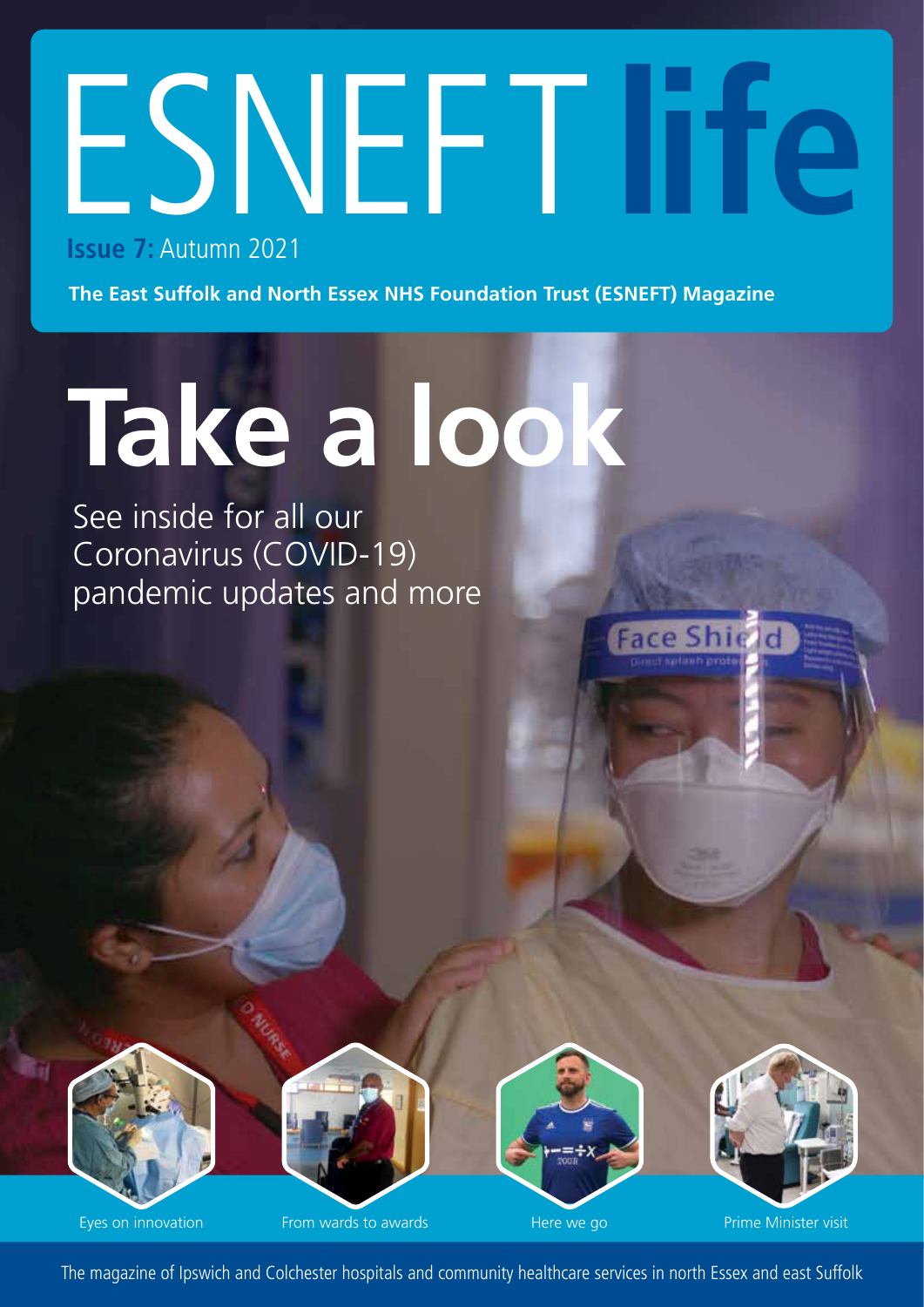#### Send your items to...ESNEFT life **Secure 1997 See back page for details See back page for details See back page for details SESNEFT life...your magazine See Dack page for details and the set of the set of the set of the se**

#### **Outside hospital...**

A lot is changing:

- . No limits on how many people can meet indoors and outdoors (including mass events, weddings, funerals and communal worship)
- · Social distancing rules dropped, except in some places, like hospitals
- · Face coverings no longer required by law (but still recommended in crowded, public settings)
- · Nightclubs can open
- · Pubs and restaurants no longer table service only



**2**

We are strongly recommending visitors and outpatients have a quick test for Coronavirus (COVID-19) before coming to our hospitals.

We not only run Ipswich and Colchester hospitals, but also services at Aldeburgh, Clacton, Halstead, Harwich and Felixstowe hospitals, Bluebird Lodge in Ipswich and the Primary Care Centre in Colchester.

The UK Government says everyone in England should now take regular lateral flow tests to check for Coronavirus (COVID-19).

And our teams are strongly recommending visitors and outpatients help to keep everyone safe by taking the quick and simple tests at home. You can find out more and order testing kits on the gov.uk website.

Please test yourself for Coronavirus (COVID-19) the day before you're due to come to our hospitals (either to visit a patient or for an appointment) and stay at home if the result is positive. If you have a booked appointment, call the number on your appointment letter to rearrange it.

Our Chief Executive Nick Hulme said: "Having a test before going to hospital is the responsible thing to do. However we recognise that it is a personal choice and it is not easy or possible for everyone.

"Remember, one in three people with Coronavirus (COVID-19) do not have symptoms, but can still infect others and getting tested is the only way to know if you have the virus or not." Our staff and volunteers already have access to regular lateral flow testing. Patients admitted before planned surgery have a Coronavirus (COVID-19) test before coming in, and emergency patients are tested too.

#### We are ready for a winter vaccination campaign to keep patients, local communities and each other safe this winter.

# **Vaccines work**  winter jabs are on their way

Our vaccination teams – who have already delivered tens of thousands of Coronavirus (COVID-19) vaccine doses to NHS staff and local people – are now geared up to deliver more jabs.

We will offer every colleague at ESNEFT both a COVID-19 booster and the annual flu jab in the coming weeks.

Illnesses spread quickly in winter when we are crowded together inside and vaccines are the most effective way to boost immunity and shield from viruses. As we continue to face the pandemic, protecting vulnerable people this winter is even more important.

**Another operating theatre is open at Ipswich Hospital to help reduce patient waiting lists for people across Suffolk and north east Essex.**



The Suffolk and North East Essex Integrated Care System (which includes ESNEFT) has been awarded £10million to bring faster treatment to patients following a growth of waiting lists caused by the COVID-19 pandemic. It is part of a national programme to recover NHS waiting lists known as the national accelerator programme.

It means a specialist theatre, clinical rooms and a recovery ward (together known as a vanguard theatre unit) has arrived at Ipswich.

The vanguard theatre will be housed at Ipswich Hospital for a year. It will will be used by both ESNEFT teams and West Suffolk Hospital teams (also part of the local integrated care system).

## **Keeping our hospitals safe during Coronavirus (COVID-19)**

**Visiting restrictions remain in place at our hospitals to keep everyone safe. Details at esneft.nhs.uk** 

#### Take a quick test before coming to our hospitals



#### **Did you know that…** 81%

**of people in south and north east Essex are fully vaccinated against Coronavirus (COVID-19).** 

91% **have had at least one dose.** Figures as of September 2021

## New theatre to tackle waiting lists for operations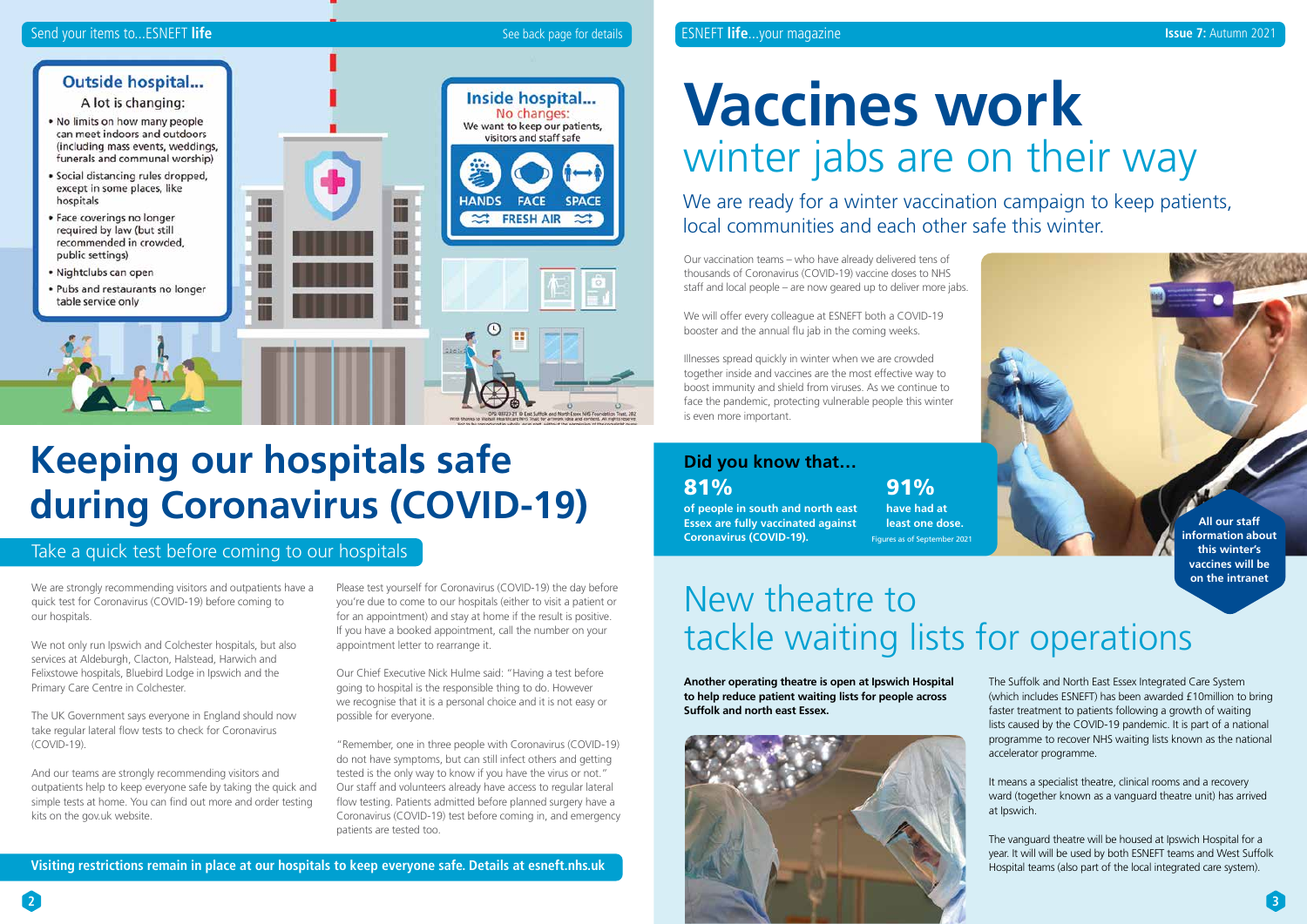

**Dr Mubby Husain (pictured) has become the first consultant virologist at ESNEFT.** 

He's joined the infection and microbiology team during Coronavirus (COVID-19) to help tackle the virus, as well as treat patients with other infections such as hepatitis, HIV and infections brought from overseas.

Dr Husain said: "To an extent everyone feels they've become a bit of a virologist themselves during the last year, having heard so much about viruses and how they mutate."

But virology is a highly specialist standalone area. The role of a clinical virologist means working as part of an infection team focusing primarily on the diagnosis, management, and prevention of viral infections.

He learnt about our plans to treat more people, who have been waiting for treatment during the Coronavirus (COVID-19) pandemic, more quickly.

Meeting patients and staff along the way, the Prime Minister also visited the hospital's dedicated chemotherapy and haematology suite, The Collingwood Centre, as well as Mersea surgical ward.

Mersea Ward patient Lewis Clarke, 67, had no symptoms but was diagnosed with bowel cancer following routine screening, having surgery six weeks later. He said:

**It's incredible really, just fantastic. I can't thank the NHS and staff here enough."**

#### Send your items to...ESNEFT life See back page for details See back page for details **ESNEFT life**...your magazine



## **A visit from the Prime Minister**

#### Prime Minister Boris Johnson MP visited teams leading the restart of routine NHS care at Colchester Hospital.

#### Perfecting surgeons' skills with virtual reality kit

## Virology expert joins our team



# **Innovations in surgery**

#### **Did you know we have a specialist medical education and innovation centre at ESNEFT?**

The ICENI Centre, at our Colchester Hospital site, brings trailblazing advances in technology and techniques to our patients. Here are some of the latest good news stories.

#### Robotic boost for knee replacements

**A handheld robotic device is helping our surgeons map the inside of patients' knees and plan surgery before a single cut is made on the joint.**



The NAVIO robotic-assisted surgical device is hoped to improve outcomes – including faster recoveries – for patients having partial knee replacements.

In place at Colchester Hospital, the system allows surgeons to use computer software to accurately understand the patient's limb alignment and calculate the exact size and orientation of the implant needed before the main part of the operation begins. A simulation can also be performed.

The surgeon can then use the handheld device to remove exactly the right amount of cartilage and bone to prepare an implant.

The technology offers a more precise and comfortable treatment for patients without the need to cut the eye.

> We've invested £750,000 into the new cataract refractive laser suite at the Primary Care Centre in Colchester, next to Colchester Hospital.

Dr Achyut Mukherjee, consultant ophthalmologist for cornea refractive and glaucoma, (pictured) said:



**A human can never make these cuts with the same precision – a laser is always perfect."**

- **Trainee doctors are perfecting their endoscopy skills without touching a patient with a new state-of-theart virtual reality simulator.**
- The equipment allows students to practice almost any endoscopy procedure in a classroom environment – learning how to use a scope to master a variety of different skills before going into an operating theatre.
- We are one of just a handful of NHS organisations across the country to invest in the equipment, funded by Colchester & Ipswich Hospitals Charity.
- Consultant Greg Wynn, lead clinical director of the ICENI Centre and a general and colorectal surgeon, said:
- **The simulator allows us to take a complete novice and give them they skills they need to start working safely on patients."**



### Laser technology for eye patients

**Cataract, corneal and eye correction surgery is now being carried out by a new state-of-the art laser.**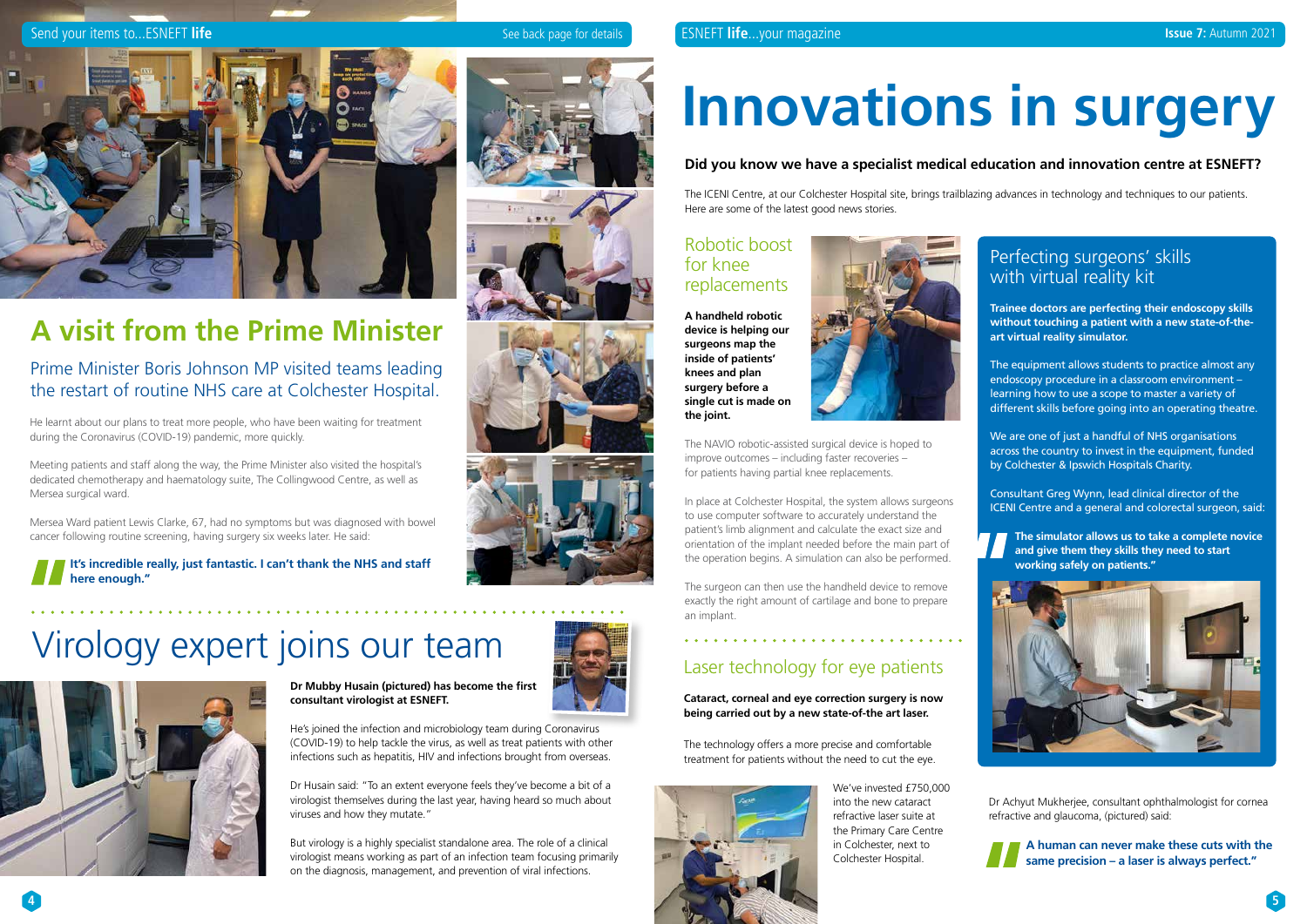**6 7**



# **Big builds to improve our hospitals**

**We are investing millions of pounds to create state-of-the art new buildings and departments where colleagues can deliver the best possible care. ESNEFT life looks at what's happening…**



## **Testing lab now open**

At Colchester Hospital, the centre will mean fewer cancelled operations and shorter waiting times. It is due to open 2024/25.

**Our Pathology Molecular lab at Ipswich Hospital is now open.** The lab is a key part of our response to Coronavirus (COVID-19) but also gives us a modern toolkit for tests ranging from flu and MRSA to cancer for years to come.

#### Main entrance, Emergency Department and new Urgent Treatment Centre

**Work is underway to improve the main entrance at Ipswich Hospital, creating a spacious and welcoming reception and retail area close to most of our wards.**

The project will pave the way for the development of a new Emergency Department and, for the first time at Ipswich Hospital, an Urgent Treatment Centre.

## **There's lots going on at Colchester Hospital too**

### **Elective Orthopaedic Centre**

**We are creating a £44million state-of-the-art Elective Orthopaedic Centre for all our patients who need planned orthopaedic surgery such as hip and knee replacements.**

#### **Urgent and emergency care work**

**We are also transforming the design of our emergency and urgent care areas at Colchester Hospital to help cope with rising numbers of people attending the Emergency Department (ED) and Urgent Treatment Centre.**

For example, the resuscitation area is being expanded and our children's ED will be bigger and improved. Our frailty and acute medical same day emergency care teams will be co-located to work more closely together and we are creating a new surgical assessment unit with extra beds.

#### Interventional Radiology and Cardiac Angiography

**We're building a £7million state-of-the-art specialist centre for diagnostic cardiac and radiology procedures at Colchester Hospital. Work is due to finish later this year.**

**The development programme across our hospital sites totals £100million over five years**

**Please bear with us while we make these changes. It will be worth the disruption to improve our hospitals.**

| ations |
|--------|
|--------|

#### **Thanks to support from our charity and all its fundraisers towards these projects.**



Colchester & Ipswich Hospitals Charity is running major fundraising campaigns for The Children's Appeal (children's department) and The Blossom Appeal (breast care centre) – details on their website **colchesteripswichcharity.org.uk**

The charity is also funding the new CT scanner (£750,000) which will be installed in the Urgent Treatment Centre (UTC) and Emergency Department build at Ipswich Hospital, and supporting (£360,000) a dedicated paediatric area in the UTC.

#### **Meanwhile…**

Alongside these works are works to move the hospital's day surgery unit and endoscopy unit into refurbished spaces.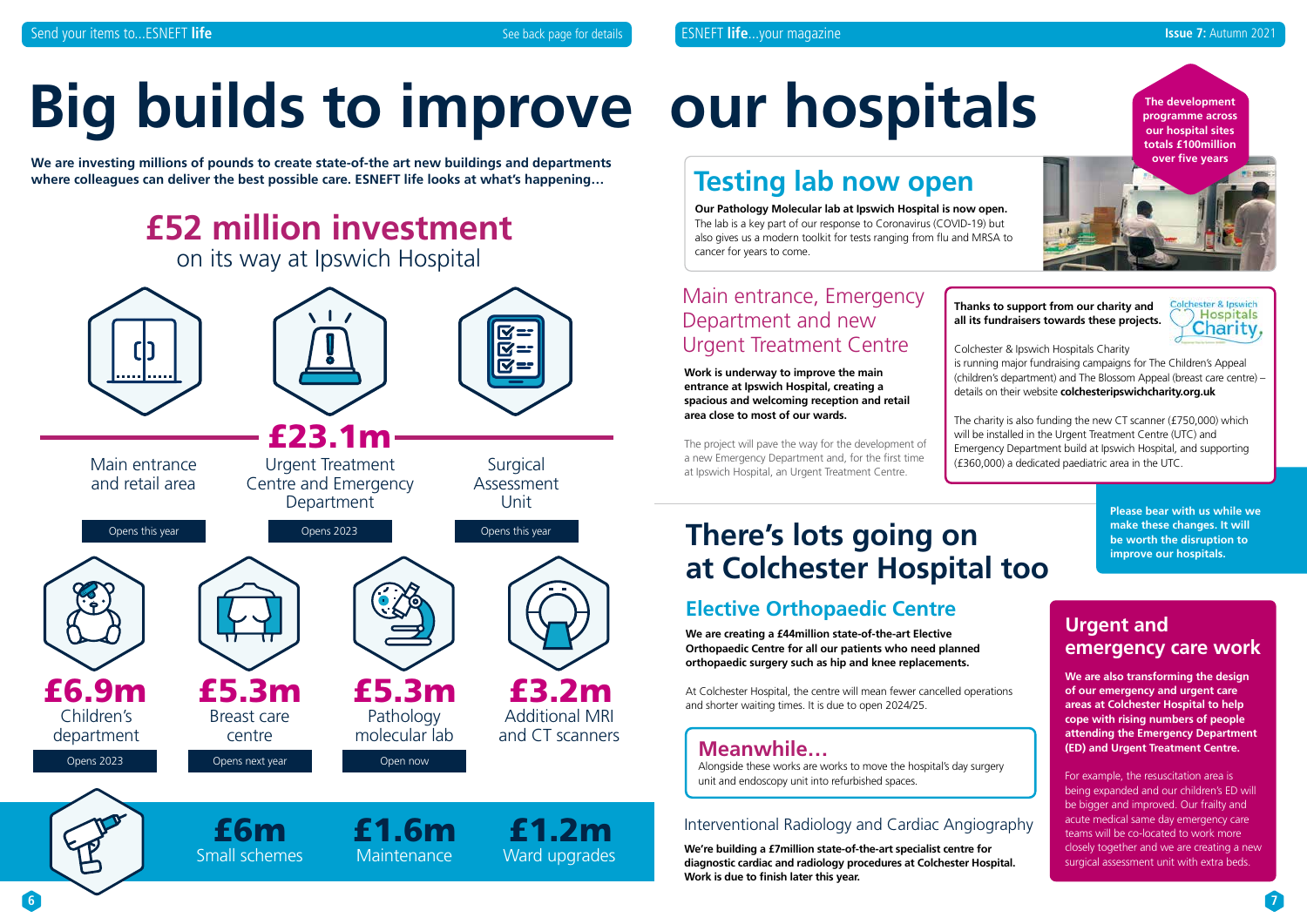

# **Award winners revealed at ESNEFT**

We've said thank you to colleagues with a series of ESNEFT commendation awards. These staff awards are given to ordinary colleagues who do extraordinary things.



#### **Clinical skills technician Colin Gray**

#### **He's the eyes behind 'The Eyes Behind the Mask'.**

Hospital clinical skills technician Colin put his NHS colleagues under the spotlight when he captured a series of iconic photographs on the first Ipswich Hospital Coronavirus (COVID-19) ward.

We turned the camera on Colin and surprised him with a staff commendation award.

It's not only his photography skills that are worthy of the accolade. His colleagues say he 'works tirelessly' and 'his dedication to the team is outstanding'.





#### **Community matron Kelly Ward**

**Millions of pieces of personal protective equipment (PPE) have been protecting the nation's NHS workers during the Coronavirus (COVID-19) pandemic.** 

But just how does it get to the people who need it most? At ESNEFT, we have a secret weapon in our east Suffolk community team… matron Kelly.

We gave a staff commendation award to Kelly for going the extra mile – literally in her car – to get PPE across our county to the staff who needed it.

When PPE deliveries arrived at central stores it was Kelly who took stock, sorted supplies, drove from base-to-base and organised colleagues to help with drop-offs.

Kelly is well-loved by her team for the support she gives them. During the pandemic, she also set up a wellbeing room at the Sandy Hill Lane NHS base in Ipswich for staff to take time out.



#### **Pathology team**

**Coronavirus (COVID-19) has put pathology teams across the world under a microscope. And we can confirm the results from our labs… our pathology team is top class!** 

We surprised scientists, lab staff, swabbers, phlebotomists, mortuary colleagues, virus specialists and all the many other staff in the department with an ESNEFT commendation award.

When the pandemic began we couldn't test a single Coronavirus (COVID-19) swab, but the service has expanded so quickly we are now one of the top six NHS centres in the country, carrying out 3,000 tests a day. The success is so great we have built a £5.3million specialist new lab to help

us manage COVID-19 and a variety of other specialist tests in the future (see page 7).

But the testing is just one part of a bigger pathology team pulling out all the stops for patients, night and day, every day of the year.





#### **Porter Rob Haynes**

#### **To know porter Rob is to like porter Rob. He's a favourite with patients and staff.**

And we've shared share an act of kindness which makes us proud to have him at Ipswich Hospital.

Rob works in the Radiotherapy team helping patients to and from their cancer treatment. Many patients have treatment day after day, for several weeks, so they get to know the staff very well.

Rob had built a great rapport with a patient who was having daily trips to the department from her ward bed in the hospital. And when her final treatment was booked, he was due to be on a day off.

But the loyal porter was determined only he would wheel the patient to her final and landmark appointment, so he popped on his uniform on his day off and came in for one special final portering service.

The patient was able to thank him for helping her from the start to finish of her cancer treatment and his team describe him as 'caring and devoted'.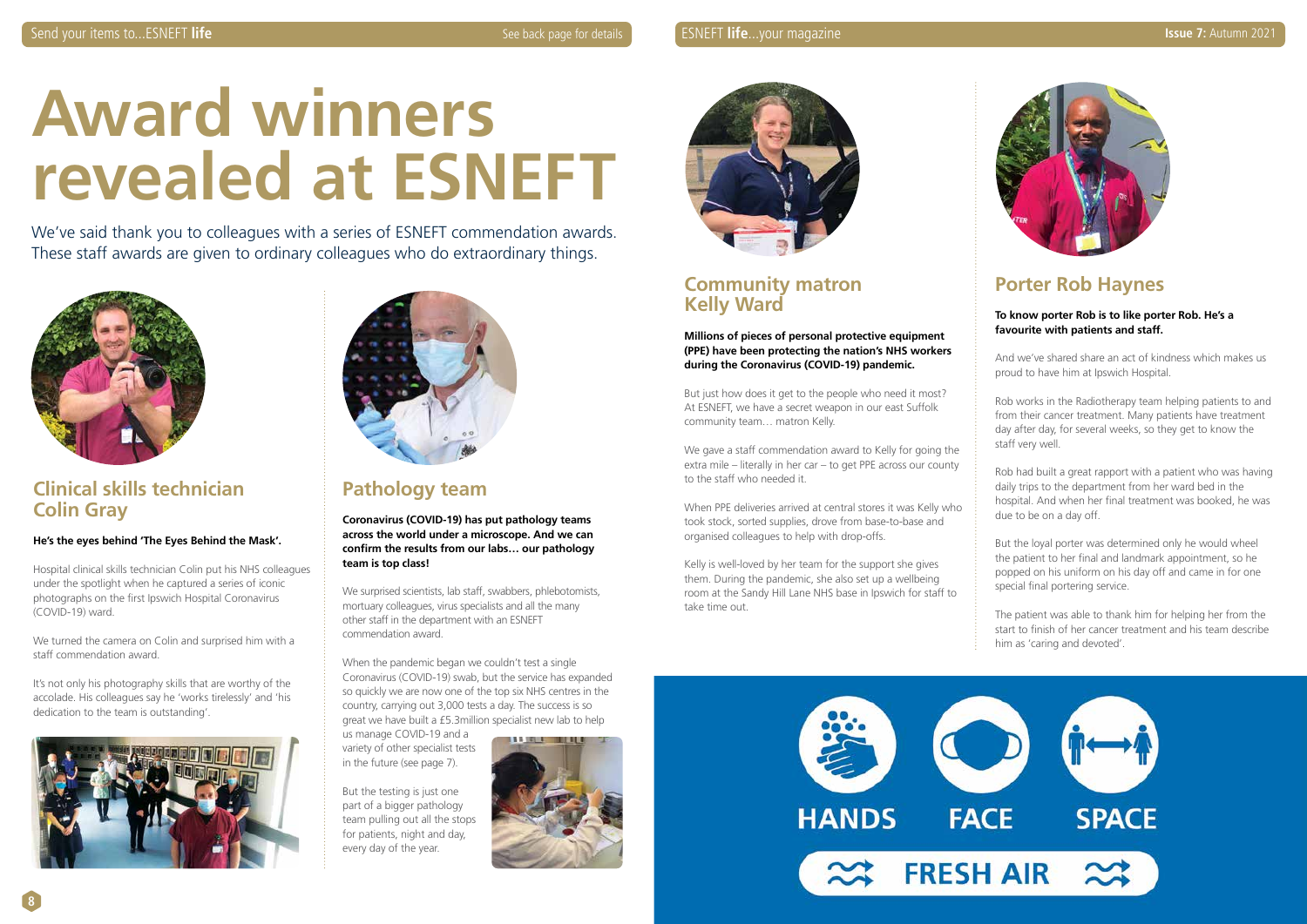**10**

### **Robin**

#### **Robin volunteers with the pharmacy team at Colchester Hospital every week.**

He also volunteered in the Coronavirus (COVID-19) vaccination hub at Colchester Hospital and on the staff helpline during the pandemic.

"I provide support for the team in the main pharmacy unit: labelling drugs, restocking the stores, picking orders for the wards and making deliveries around the hospital. The pharmacy includes a manufacturing facility, so delivering medication up to the clinics as soon as they are ready for patients is a priority."

The 61-year-old grandfather said volunteering makes him feel he's still contributing and anchors his week.

He said: "After I retired from my job as a product manager in the consumer electronics industry, I decided to look for a role volunteering to help me keep active and feel I was still contributing.

## **Michael and Brian**

#### **Teenagers Michael Wu and Brian Chan volunteered in the Coronavirus (COVID-19) vaccination hub at Colchester Hospital ahead of applying to study medicine at university.**

Michael said: "I thought volunteering would be a great opportunity to gain some experience, especially to witness a once-in-a-lifetime vaccination programme. I'm certain I want a career in medicine now."

Brian said: "We cleaned chairs, prepared information leaflets, sanitised pens – did the simple stuff so staff could focus on vaccinating people. I absolutely loved it."

- Acute children's services
- Oncology
- Trauma and orthopaedics
- General surgery • Urology
- Ophthalmology

# We are ... **Volunteers making a difference**

## **Melissa**

#### **Melissa Goodrich worked full-time at an insurance company and volunteered at the Ipswich Hospital staff helpline through the intense months of the Coronavirus (COVID-19) pandemic.**

She cycled to Ipswich Hospital at 5.30am to volunteer for a few hours before starting her day job at 9am – and she says she did it because she felt she needed to do something to help.

The 41-year-old said: "Everyone was doing something to help and I wanted to do my bit.

"My role was talking through with staff what they needed to do if they had a cough or a temperature and what the process for self-isolation was.

"I then volunteered in the vaccination hub. I met amazing people and all the nurses made me feel like I

### **C** Our values are: **optimistic, appreciative** and **kind and the team.** Then volunteered in

They're the backbone of the NHS and, to celebrate their hard work, we're shining a spotlight on four of our volunteers.



## **East Suffolk and North Essex NHS Foundation Trust**

We provide healthcare to a population of almost a **million** people in  $\cdots$ 

## Size **matters**



We are the largest NHS organisation in East Anglia employing more than 11,000 staff and several of our clinical services are among the largest in England:



### There's no place like **home**



#### Time **matters**



Our philosophy is that time matters. Dealing with health issues can be stressful, both for the patient and for those who care for them. There is the necessary stress of the health need and the emotional effort of caring.

However, too often the complexity of the health and care system adds unnecessary stress. At the heart of this is time. Time is important to everyone whether as patients, as family or carers, or as staff delivering care.

We will improve services to make every moment count.

But we don't work alone. We work alongside a multitude of teams in health, social care, voluntary services and other organisations to make care work well for local people whether they are at home or in hospital.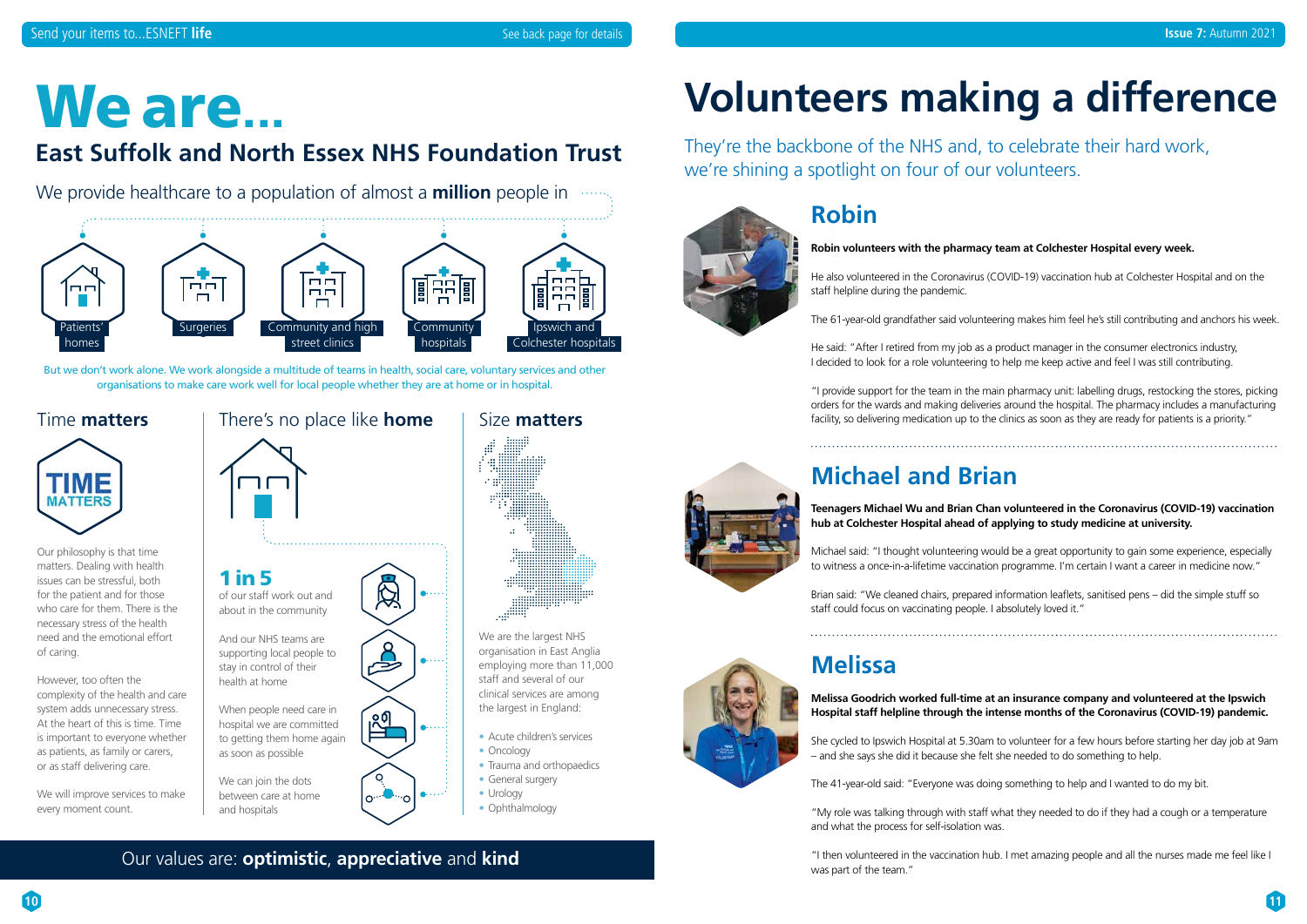

#### ESNEFT **life**...your magazine **Issue 7:** Autumn 2021

# Changing work places

**Colleagues across our NHS have stepped forward during Coronavirus (COVID-19) and volunteered to work away from their usual department. Here are a few of our latest staff stories on moving work places.**

#### Healthcare assistant Eleanor Reid and nurse Janise Dimatulac

**A dedicated transfer team was set up at Colchester Hospital during the first wave of the pandemic.**

The team helped transfer patients to treatment, scans or wards, while minimising the risk of the virus spreading by limiting the number of staff going from department to department.

Two of the team were Eleanor and Janise. Both were looking after outpatients before they were redeployed. Eleanor, who also went on to work in the drive-through COVID-19 testing station, said:

**It was a crisis situation and everyone had to pull together to do what they needed to."**

Janise said:

**"Transferring patients - especially those who were COVID-19 positive - required three of us at least. We had to monitor their oxygen levels, ensure we'd changed PPE clothing when necessary and keep all risks of transferring the virus to a minimum."**





#### James Law

**James was working as a healthcare assistant (HCA) at Clacton Hospital when he caught the virus last year.** 

He had been redeployed from the Outpatients Department to the stroke rehabilitation ward.

#### He said:

**Working on the stroke ward was quite a change as I didn't know anyone, which was probably the biggest thing about being redeployed. A ward operates in a very different way to the Outpatients Department, and then I was still struggling with recovering from COVID-19, so it was pretty tough."**





There were a few familiar faces in the line-up when Ipswich Town Football Club launched their new season kit.

Advanced clinical practitioner Kev Breitsprecher, head of IT service delivery James Ling, specialist treatment radiographer Dale Fowler, specialist nurse Katie Mowle and healthcare assistant Sandra Hack – all huge Ipswich Town fans and ESNEFT workers – featured in the football club's campaign.

Each football fan who buys one of the new shirts, sponsored by singing superstar Ed Sheeran, has the chance to add a 'thank you NHS' message for 2021/22 to the shirt, with proceeds going to the Colchester & Ipswich Hospitals Charity. The same support last season raised almost £8,000 for our charity.



Send your items to...ESNEFT life See back page for details



## **Cheering the Blues and the NHS**

Along with partners in north east Essex, we are expanding a range of diagnostic services at Clacton Hospital over the coming year. It will mean faster diagnoses for patients in the Tendring area.

This Community Diagnostic Hub will offer services including X-rays, ultrasound scans and blood tests.

It will improve patient experience and reduce waiting times as well as creating jobs and career opportunities for people in the area.

## Getting diagnostics to the community in north east Essex

#### Alex O'Shaughnessy

**Meet Alex – a student nurse who volunteered to opt into a scheme to enable students to be part of the paid workforce to help care for hospital patients during the pandemic.**

Working with the acute medical team at Colchester Hospital he was straight in at the deep end, caring for a patient with respiratory failure and treating complex wounds.

Alex was one of 111 healthcare students deployed into paid placements at our organisation to help support the NHS.

The 20-year-old was studying adult nursing and was paid for the shifts he covered, while still under the supervision of a qualified nurse.

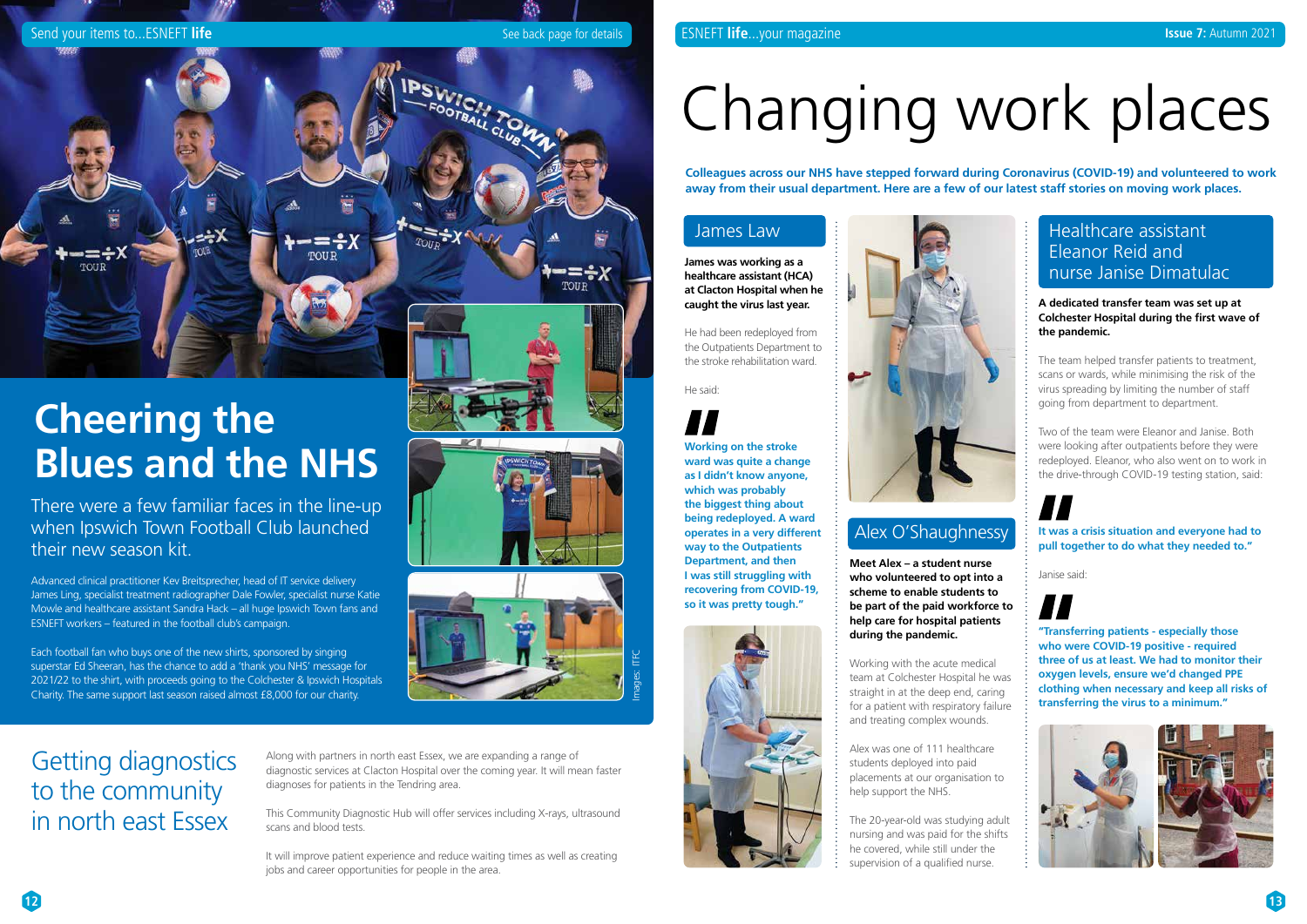Specialist classes exercise classes are helping breast cancer patients overcome problems associated with treatment thanks to the help of charitable funding.

The sessions are offered to everyone who receives treatment at Ipswich Hospital and help tackle common problems such as stiffness, lack of strength and restricted movement in the shoulders, neck and back.

The classes are entirely funded by donations, and have recently been boosted by grants from Colchester & Ipswich Hospitals Charity and local charity Art for Cure.



Our Acute Medical Same Day Emergency Care (AMSDEC) service at Clacton Hospital's Urgent Treatment Centre has been extended for a year.

The service aims to assess and treat patients quickly and without the need for a hospital stay and teams are safely discharging patients within an average of just two hours. It is commonly helping patients with conditions such as chest pain, infections or asthma.

The virtual fracture clinic is helping free up appointment times for those who need additional treatment, such as surgery, a plaster cast or physiotherapy.



Our teams also run AMSDEC services at Ipswich and Colchester hospitals.

# Celebrate...

#### Bite-size good news stories from around our Trust

We flew rainbow flags at Ipswich and Colchester hospitals for Pride Month in June and captured these photos against clear blue skies.



One is an original photograph and one is a painting. Both show our very own Ipswich Hospital physiotherapist Jemima Roberts.

Artists across the world have been painting key workers during the Coronavirus (COVID-19) pandemic as part of a global art project 'Portraits for NHS Heroes'. Jemima's painting is by Suffolk artist Charlotte Johnstone.

Treating broken bones virtually may seem like a strange idea, but that's exactly how more than 700 patients a month are now being assessed.

X-rays, notes and a patient's history are being viewed by an orthopaedic consultant at Colchester Hospital to help determine whether a face-to-face follow up appointment is then needed.

Patients are being settled back into life at home when they leave hospital thanks to a new escorted home service.



Patients with limited mobility are settled back home safely by a member of Colchester Hospital's therapies team, who checks they have everything they need. Our teams are providing the service in collaboration with voluntary organisation Community360, which provides the patient transport and transport for large equipment such as commodes.





Trainee orthopaedic surgeons say two of our hospitals are in their top three places to train in the region.



Colchester Hospital has been named Orthopaedic Training Hospital of the Year for the east of England and Ipswich Hospital has climbed the ranks to third place in the results of the annual training survey.



We celebrated International Day of the Midwife by asking our midwives why they love their job. And we were overwhelmed by the number of parents who got in touch to thank midwives for the job they do – thank you.

Meanwhile, thirty new international midwives are joining our labour wards and community teams over the coming months.

The midwives are being recruited from Italy and Portugal, and will work at Ipswich, Colchester and Clacton hospitals, as well as across the community midwifery teams in east Suffolk and north east Essex.

All the overseas midwives are already registered with the National Midwifery Council, so after an initial period of induction will be ready to work to support families. ESNEFT has a successful track record of recruiting and supporting international nurses.



We been improving break spaces and facilities for our staff with the help of donations from Colchester & Ipswich Hospitals Charity.

The Coronavirus (COVID-19) pandemic led to a wave of donations from local people via the charity. It means we've been able to upgrade spaces across our hospitals, both inside areas and garden spaces.

These pictures show part of the new staff oasis space for colleagues at Ipswich Hospital (a similar area will be created at Colchester Hospital), plus new furnishings in the doctors' mess at Colchester and an outside seating space at Ipswich.